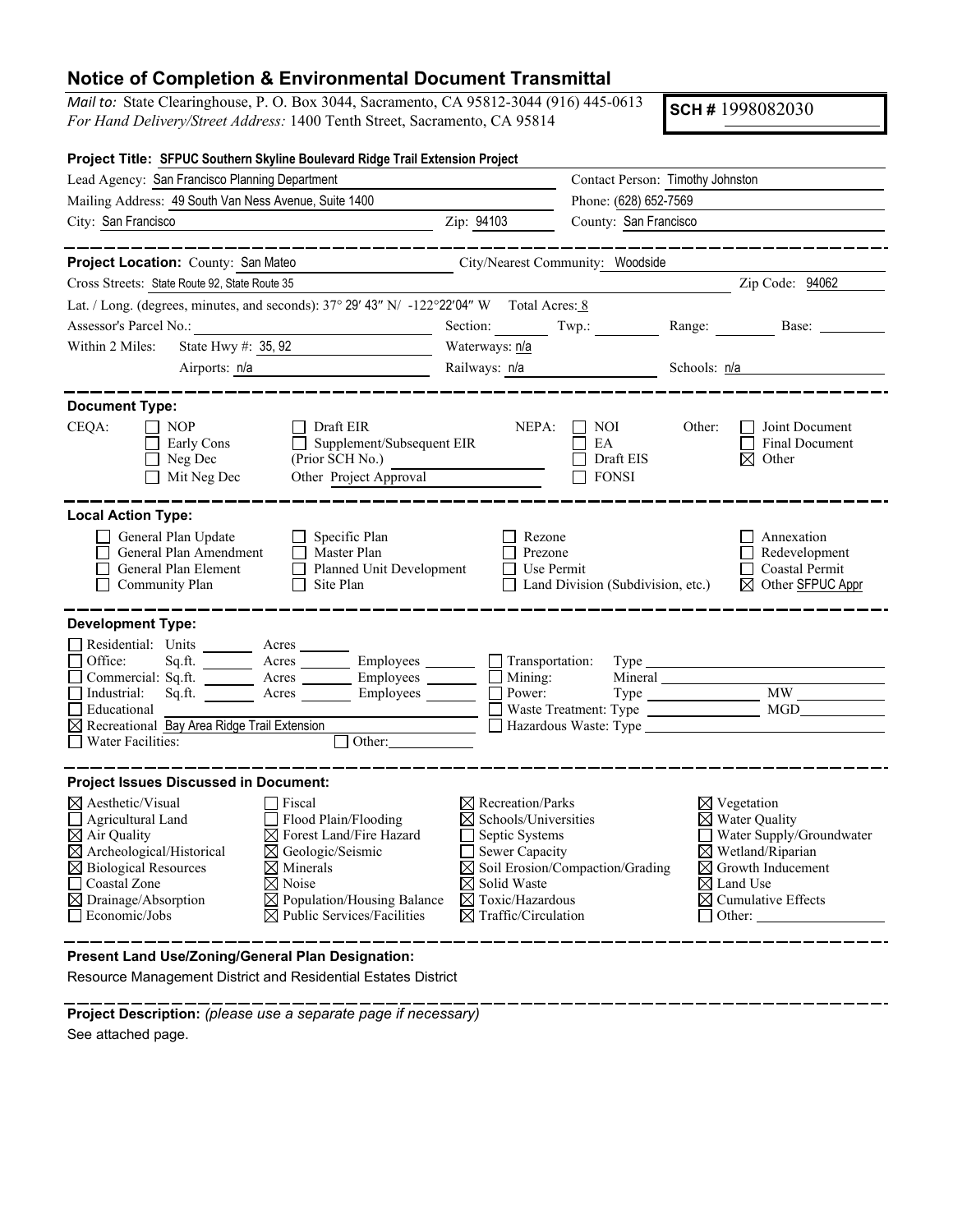## **Reviewing Agencies Checklist**

Lead Agencies may recommend State Clearinghouse distribution by marking agencies below with and "**X**".

| X                                                                                                                     | Air Resources Board                                         | X. | Office of Historic Preservation                                                       |  |  |  |
|-----------------------------------------------------------------------------------------------------------------------|-------------------------------------------------------------|----|---------------------------------------------------------------------------------------|--|--|--|
|                                                                                                                       | Boating & Waterways, Department of                          |    | Office of Public School Construction                                                  |  |  |  |
|                                                                                                                       | California Emergency Management Agency                      |    | Parks & Recreation, Department of                                                     |  |  |  |
|                                                                                                                       | California Highway Patrol                                   |    | Pesticide Regulation, Department of                                                   |  |  |  |
| Χ                                                                                                                     | Caltrans District #4                                        |    | Public Utilities Commission                                                           |  |  |  |
|                                                                                                                       | Caltrans Division of Aeronautics                            | X  | Regional WQCB $#2$                                                                    |  |  |  |
|                                                                                                                       | <b>Caltrans Planning</b>                                    | X  | Resources Agency                                                                      |  |  |  |
|                                                                                                                       | Central Valley Flood Protection Board                       |    | Resources Recycling and Recovery, Department of                                       |  |  |  |
|                                                                                                                       | Coachella Valley Mountains Conservancy                      |    | S.F. Bay Conservation & Development Commission                                        |  |  |  |
|                                                                                                                       | <b>Coastal Commission</b>                                   |    | San Gabriel & Lower L.A. Rivers and Mtns Conservancy                                  |  |  |  |
| $\mathcal{L}(\mathcal{L})$                                                                                            | Colorado River Board                                        |    | San Joaquin River Conservancy                                                         |  |  |  |
|                                                                                                                       | Conservation, Department of                                 |    | Santa Monica Mountains Conservancy                                                    |  |  |  |
|                                                                                                                       | Corrections, Department of                                  |    | <b>State Lands Commission</b>                                                         |  |  |  |
|                                                                                                                       | Delta Protection Commission                                 |    | <b>SWRCB: Clean Water Grants</b>                                                      |  |  |  |
|                                                                                                                       | Education, Department of                                    |    | <b>SWRCB: Water Quality</b>                                                           |  |  |  |
|                                                                                                                       | <b>Energy Commission</b>                                    |    | <b>SWRCB: Water Rights</b>                                                            |  |  |  |
| Χ                                                                                                                     | Fish & Wildlife Region $# 3$                                |    | Tahoe Regional Planning Agency                                                        |  |  |  |
|                                                                                                                       | Food & Agriculture, Department of                           |    | Toxic Substances Control, Department of                                               |  |  |  |
| X                                                                                                                     | Forestry and Fire Protection, Department of                 |    | Water Resources, Department of                                                        |  |  |  |
|                                                                                                                       | General Services, Department of                             |    |                                                                                       |  |  |  |
|                                                                                                                       | Health Services, Department of                              |    | Other                                                                                 |  |  |  |
|                                                                                                                       | Housing & Community Development                             |    |                                                                                       |  |  |  |
| X                                                                                                                     | Native American Heritage Commission                         |    |                                                                                       |  |  |  |
|                                                                                                                       |                                                             |    |                                                                                       |  |  |  |
|                                                                                                                       |                                                             |    |                                                                                       |  |  |  |
|                                                                                                                       |                                                             |    |                                                                                       |  |  |  |
|                                                                                                                       | Local Public Review Period (to be filled in by lead agency) |    |                                                                                       |  |  |  |
| Starting Date: N/A                                                                                                    |                                                             |    | Ending Date: N/A                                                                      |  |  |  |
| <u> 1989 - Johann Stein, mars an t-Santan ann an t-Santan ann an t-Santan ann an t-Santan ann an t-Santan ann an </u> |                                                             |    |                                                                                       |  |  |  |
|                                                                                                                       | Lead Agency (Complete if applicable):                       |    |                                                                                       |  |  |  |
|                                                                                                                       |                                                             |    |                                                                                       |  |  |  |
| Consulting Firm: ESA                                                                                                  |                                                             |    | Applicant: San Francisco Public Utilities Commission, Scott MacPherson                |  |  |  |
| Address: 550 Kearny Street, Suite 800<br>City/State/Zip: San Francisco, CA 94108                                      |                                                             |    | Address: 525 Golden Gate Avenue, 6th Floor<br>City/State/Zip: San Francisco, CA 94102 |  |  |  |
|                                                                                                                       |                                                             |    |                                                                                       |  |  |  |
|                                                                                                                       |                                                             |    |                                                                                       |  |  |  |
|                                                                                                                       | Phone: (415) 896-5900                                       |    |                                                                                       |  |  |  |
|                                                                                                                       | Signature of Lead Agency Representative: //mothy            |    | ohnston<br>Date: 6/4/2021                                                             |  |  |  |

Authority cited: Section 21083, Public Resources Code. Reference: Section 21161, Public Resources Code.